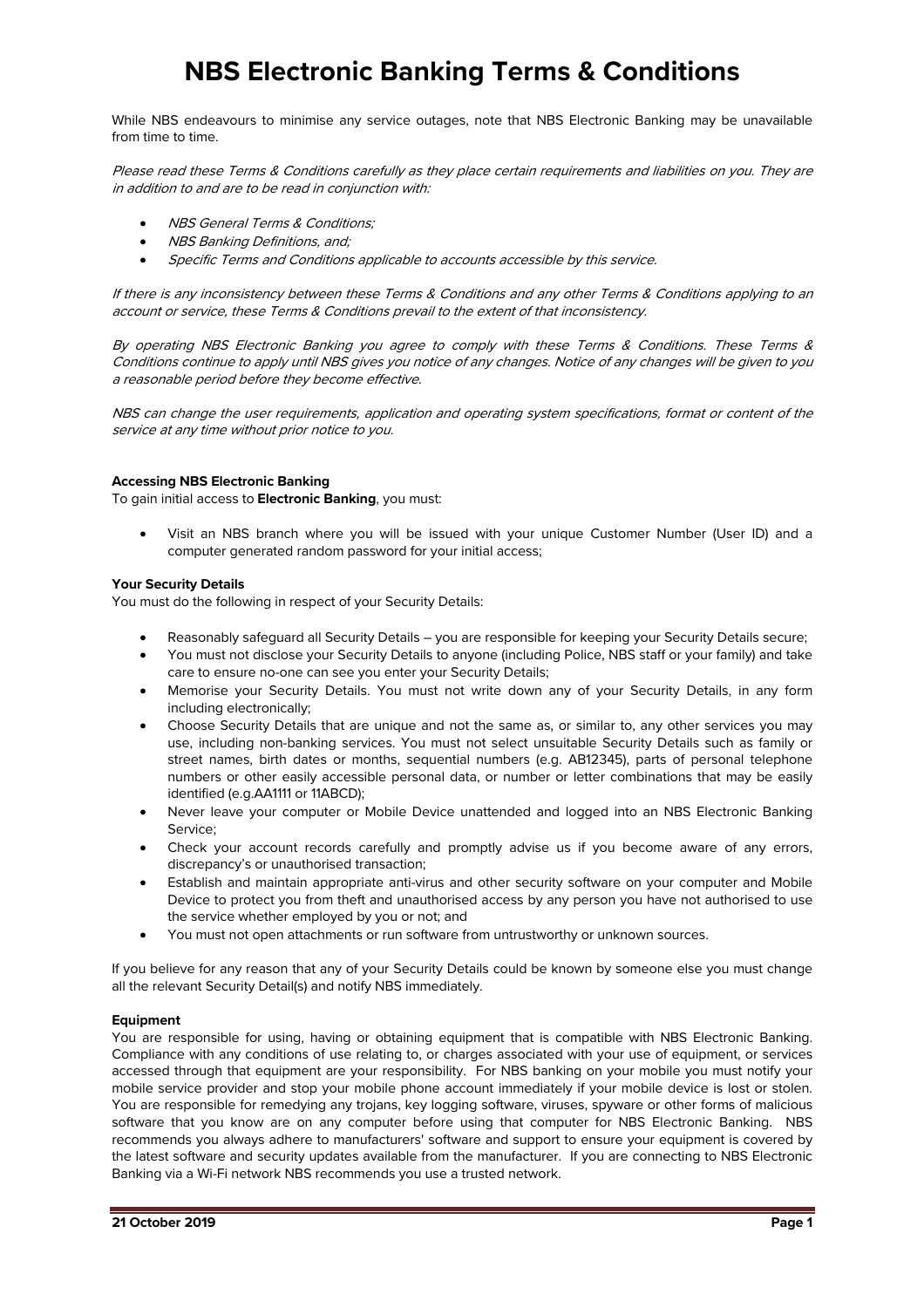## **Cancellation**

You may cancel your use of NBS Electronic Banking at any time by giving notice to NBS. You will remain responsible for any transactions made on your account until your access to the service has been cancelled.

NBS may suspend or cancel your access to the service at any time. Where possible we will provide notice to you. We do not accept any responsibility for any loss you may suffer as a result of your access to the service being suspended or cancelled.

## **Nominated Account Authorities**

NBS Electronic Banking is only available on accounts which you have nominated for the service and that may be operated by:

- You as the sole signatory; or
- You alone where the account has more than one signatory; or
- You as an authorised individual on a Commercial/Non-Profit account.

#### **Using NBS Electronic Banking**

Please change the temporary computer generated password that was issued.

Anyone accessing NBS Electronic Banking by using your Security Details will be able to effect transactions on your accounts. NBS will have no obligation to verify or take any steps to verify any instruction received from you or appearing to be sent by you or from another person authorised to operate your account via NBS Electronic Banking.

To stop or cancel a future dated payment set up on NBS Electronic Banking (such as an automatic payment) you must notify us at least one business day before the payment is due. Otherwise you agree that an instruction to make a future dated payment or transfer continues until the expiry date nominated by you for that instruction. In the event your payment needs to be recovered, a fee will be incurred.

It is your responsibility to use other means of effecting transactions and giving and obtaining information if for any reason the service is unavailable for use or malfunctioning.

You agree you will not use the service for any purpose other than carrying out lawful banking transactions and enquiries on your account(s).

NBS may in their absolute discretion conclusively determine the order or priority of payment by NBS of any monies pursuant to an instruction, which you may now or hereafter give to NBS or draw on your account. NBS may also in their absolute discretion refuse to make any one or more payments pursuant of an instruction where there are insufficient funds available in your account.

#### **Commercial and Non-Profit Customers**

Where you use NBS Electronic Banking for business purposes, then without prejudice to any other provisions of these Terms & Conditions:

- You must ensure that your Security Details are kept secure and are only used by those authorised in writing to do so for the purpose of your business. Whilst you may share your Security Details with persons authorised in writing to use it for the purpose of your business, you do so at your sole risk, and you are solely responsible for any miss-use of Security Details by such person. You must change your Security Details immediately after you remove any persons authorised to sign your accounts accessible by NBS Electronic Banking.
- You should reconcile your business or financial records with your bank statements at least monthly so your instructions via NBS Electronic Banking can be monitored.
- You should also initiate appropriate internal controls to minimise risks of fraud.
- To the extent of the law, the provisions of the Consumer Guarantees Act will not apply to business/nonprofit customers using NBS Electronic Banking.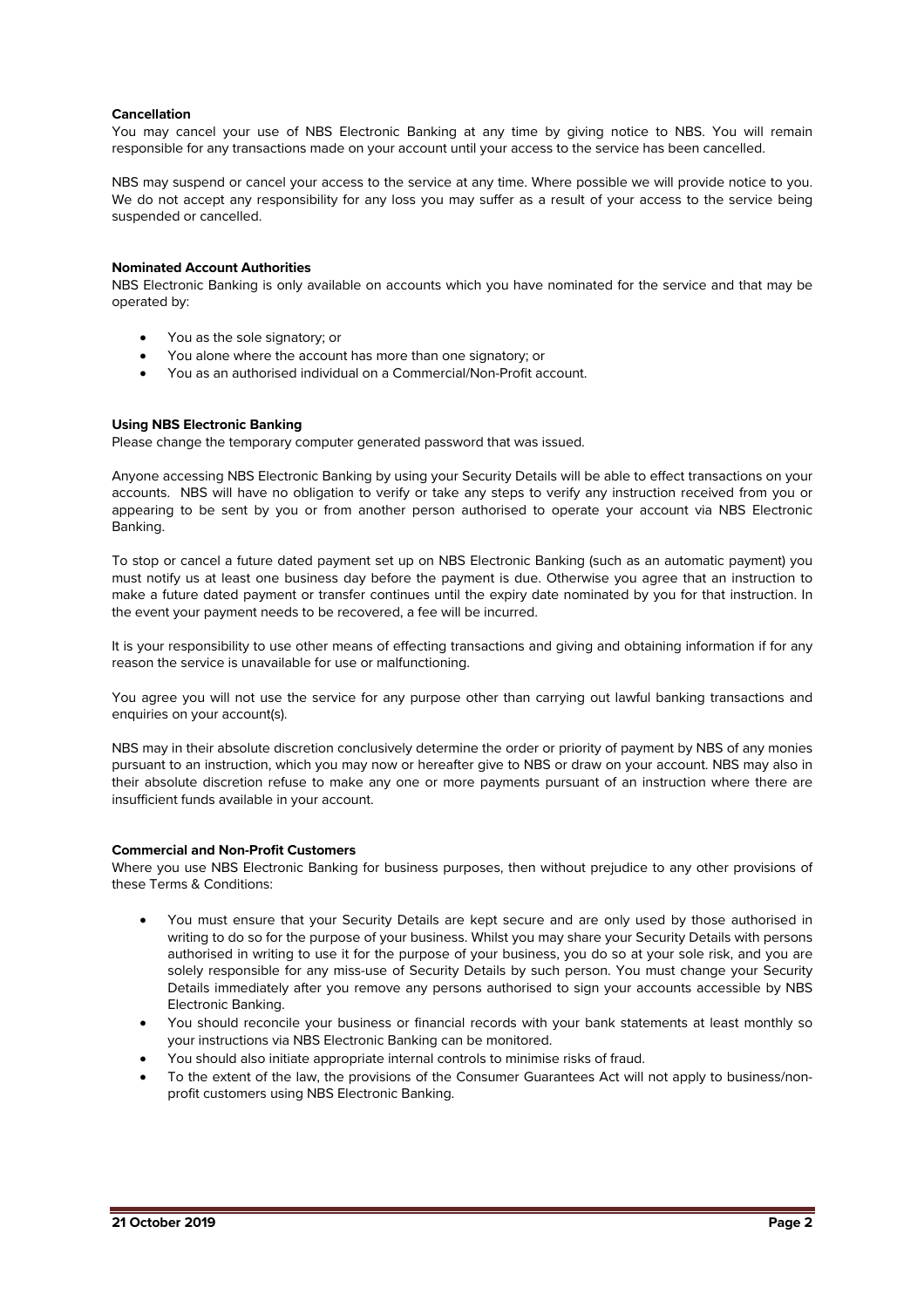## **Electronic Payments**

NBS will endeavour to effect payments as instructed but accept no liability for any inaccuracy or delay in payment, or for any refusal or omission to make any payment due to circumstances beyond our reasonable control. In particular we accept no responsibility or liability for the accuracy of the information you supply to us when setting up, changing or deleting bill payees or when issuing or processing the payment instructions. NBS may also stop or alter a payment without notice if circumstances require or there are circumstances where NBS is required to reverse payments paid into your account, such as when NBS have made an error. It is your responsibility to ensure there are sufficient available funds for the payment you are making. If the payment is missed, for any reason, then it is your responsibility to make sure the payment is subsequently made.

Processing times for Electronic Payments:

- For future dated payments, there must be sufficient funds available by 7.00pm the previous day. If there are insufficient funds in your account the payment will not be paid.
- Payments made on a non-business day or after 7:00pm will be processed on the next business day.

Stopping, cancelling and reversing payments may not always be possible:

- Payments you have made in error can only be recovered from the account they have been paid into with the consent of the account holder. NBS will endeavour to recover payments. Charges may apply.
- To stop or cancel a pre scheduled electronic payment, you must notify us at least one business day before the payment is due.

# **Liabilities**

You are not liable for any losses:

- Where it is clear that you have not contributed to those losses;
- Caused by the fraudulent or negligent conduct of our employees;
- Resulting from faults that occur in our systems used to provide the service, unless the faults are obvious or advised by message or notice on display;
- After you have notified us of actual or possible disclosure of your Security Details, unless you have acted fraudulently or negligently.

You are liable for all losses:

- From unauthorised transactions if you have acted fraudulently, either alone or together with any other person;
- From unauthorised transactions if you have contributed to or caused that loss, for example by failing to comply with these terms and conditions (including those relating to your Security Details and computer or Mobile Devices security measures);
- If you have not acted fraudulently or negligently but have contributed to or caused losses from unauthorised transactions, you may be liable for some or all of the actual losses occurring before you notified us.
- If you have not acted fraudulently or negligently and have not contributed to or caused losses from unauthorised use, your liability for any loss occurring before notifying us is limited to \$50.00;

Subject to complying with our duty to exercise reasonable care and skill and other obligations under the Consumer Guarantees Act, but otherwise irrespective of anything else stated in these Terms & Conditions, NBS are not liable to you and accept no responsibility for any loss, damage, cost or expense whether direct or indirect, consequential or economic which arises in connection with any one or more of the following:

- Your use of the service;
- Any unauthorised use of your Security Details:
- Any fault, error or defect in design or engineering of the service or any delay, fault, failure in or loss of access to the service;
- Any system or telecommunications link failure;
- Any delay or non-performance by us resulting from matters beyond our reasonable control.